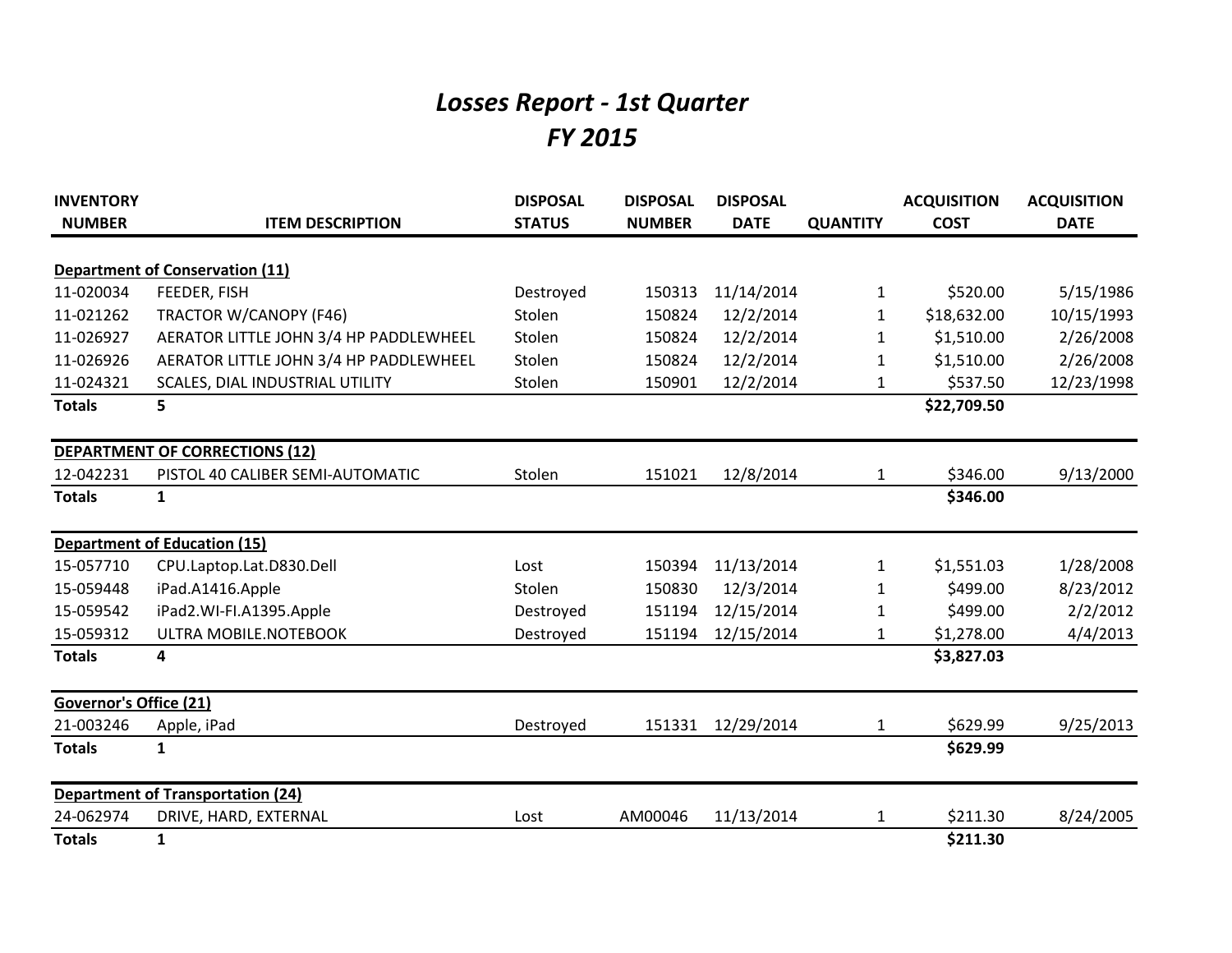| <b>INVENTORY</b> |                                                | <b>DISPOSAL</b> | <b>DISPOSAL</b> | <b>DISPOSAL</b> |                 | <b>ACQUISITION</b> | <b>ACQUISITION</b> |
|------------------|------------------------------------------------|-----------------|-----------------|-----------------|-----------------|--------------------|--------------------|
| <b>NUMBER</b>    | <b>ITEM DESCRIPTION</b>                        | <b>STATUS</b>   | <b>NUMBER</b>   | <b>DATE</b>     | <b>QUANTITY</b> | <b>COST</b>        | <b>DATE</b>        |
|                  |                                                |                 |                 |                 |                 |                    |                    |
|                  | <b>Department of Public Safety (35)</b>        |                 |                 |                 |                 |                    |                    |
| 35-078689        | BLUE LIGHT WHELEN LFL SER CAPRICE              | Destroyed       | 151182          | 12/16/2014      | $\mathbf{1}$    | \$1,993.42         | 6/19/2012          |
| 35-065593        | Auto, 2012 Chevrolet Caprice Police Sedan      | Destroyed       | 151182          | 12/16/2014      | 1               | \$26,091.20        | 10/1/2012          |
| <b>Totals</b>    | $\overline{2}$                                 |                 |                 |                 |                 | \$28,084.62        |                    |
|                  | <b>Department of Revenue (40)</b>              |                 |                 |                 |                 |                    |                    |
| 40-082099        | DELL LATITUDE E6510 LAPTOP                     | Lost            | 150019          | 10/10/2014      | 1               | \$1,194.01         | 9/1/2010           |
| <b>Totals</b>    | $\mathbf{1}$                                   |                 |                 |                 |                 | \$1,194.01         |                    |
|                  | <b>Department of Veterans Affairs (45)</b>     |                 |                 |                 |                 |                    |                    |
| 45-000904        | 4 DOOR CSUV                                    | Destroyed       | 150020          | 10/7/2014       | 1               | \$21,749.00        | 6/8/2012           |
| <b>Totals</b>    | $\mathbf{1}$                                   |                 |                 |                 |                 | \$21,749.00        |                    |
|                  | <b>Department of Forensic Sciences (61)</b>    |                 |                 |                 |                 |                    |                    |
| 61-008181        | SCANNER BARCODE PDA W/CRADLE                   | Lost            | 150358          | 10/28/2014      | $\mathbf{1}$    | \$1,350.00         | 7/29/2004          |
| 61-008421        | PRINTER LASERJET                               | Lost            | 150358          | 10/28/2014      | $\mathbf{1}$    | \$1,053.00         | 7/1/2005           |
| 61-008457        | MONITOR COMPUTER 19" FLAT PANEL                | Lost            | 150358          | 10/28/2014      | $\mathbf{1}$    | \$523.00           | 1/4/2006           |
| 61-008546        | <b>CAMERA DIGITAL</b>                          | Lost            | 150358          | 10/28/2014      | 1               | \$1,039.94         | 3/6/2006           |
| 61-011266        | BATTERY POWER SUPPLY (FOR COMPUTER)            | Lost            | 150358          | 10/28/2014      | 1               | \$1,079.00         | 5/28/2013          |
| 61-G00278        | A/C 18K BTU                                    | Lost            | 150359          | 10/28/2014      | 1               | \$426.55           | 7/28/2011          |
| <b>Totals</b>    | 6                                              |                 |                 |                 |                 | \$5,471.49         |                    |
|                  | <b>ALABAMA DEPARTMENT OF COMMERCE (69)</b>     |                 |                 |                 |                 |                    |                    |
| 69-002759        | <b>DISPLAY BOOTH</b>                           | Lost            | 151311          | 12/22/2014      | $\mathbf{1}$    | \$1,410.00         | 10/4/2000          |
| <b>Totals</b>    | $\mathbf{1}$                                   |                 |                 |                 |                 | \$1,410.00         |                    |
|                  | Alabama Dept. of Environmental Management (74) |                 |                 |                 |                 |                    |                    |
| 74-018342        | PC Laptop Fujitsu T902                         | Stolen          | 150365          | 12/5/2014       | 1               | \$2,151.22         | 9/3/2013           |
| 74-010776        | PH METER                                       | Destroyed       | 150636          | 11/13/2014      | 1               | \$495.00           | 6/3/1998           |
| 74-015611        | <b>METER PH</b>                                | Destroyed       | 150636          | 11/13/2014      | 1               | \$735.00           | 8/15/2006          |
| 74-017899        | iPad2                                          | Lost            | 150819          | 12/18/2014      | $\mathbf{1}$    | \$784.58           | 1/4/2012           |
| <b>Totals</b>    | 4                                              |                 |                 |                 |                 | \$4,165.80         |                    |